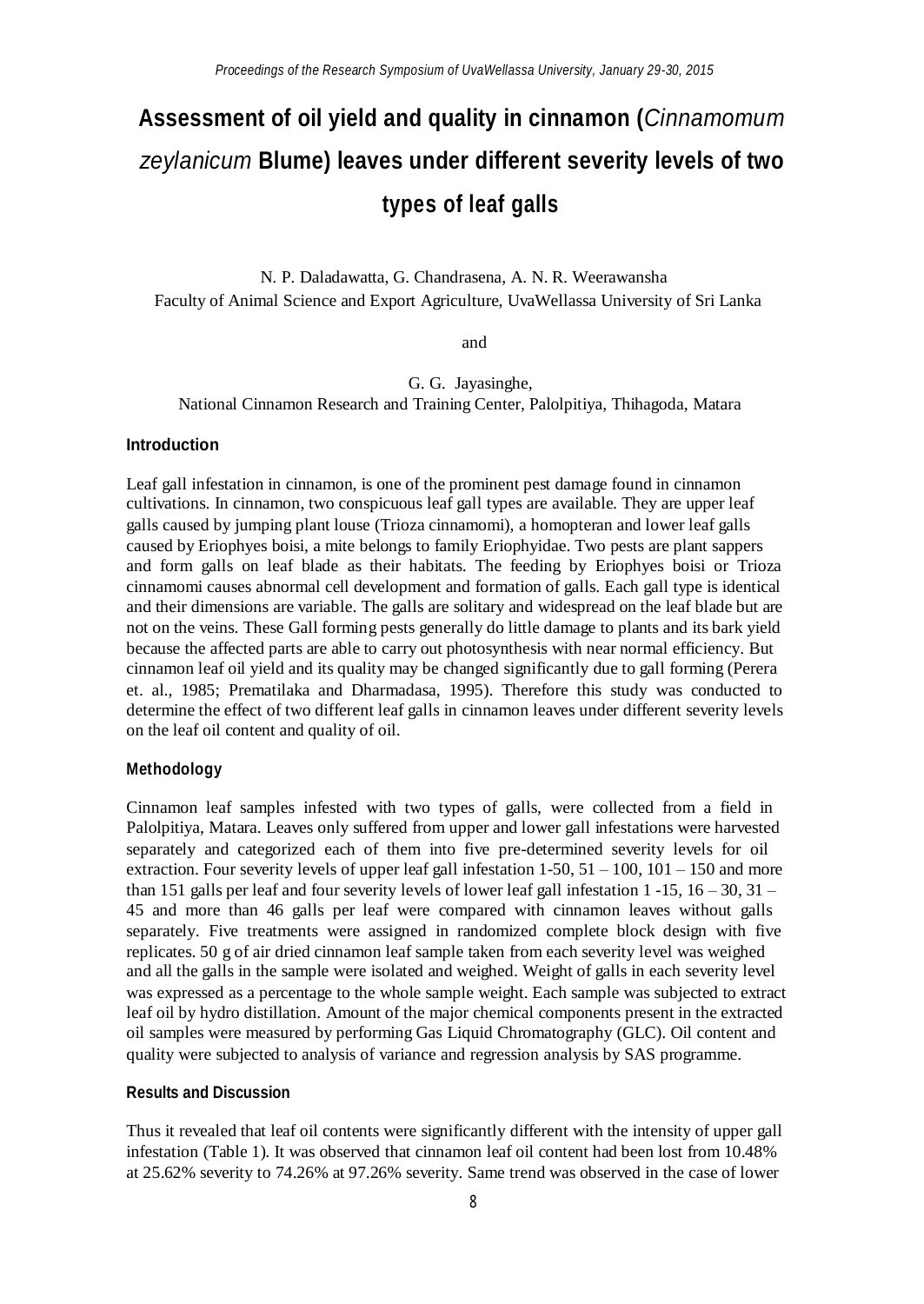gall infestation (Table 2), but oil reduction due to this infestation had been occurred from 25.87% at 22.7% severity to 96.45% at 99.63% severity. Experimental results showed that mite galls (lower leaf galls) had reduced the oil yield in greater than the insect galls (upper leaf galls). Both upper and lower leaf gall infestations were caused to reduce the oil yield in cinnamon leaves and those infestations showed a strong negative significant relationship with the oil content in cinnamon leaves (Fig. 1 and 2). Prematilaka and Dharmadasa (1996) reported about 35% of oil reduction could be made due to upper leaf gall infestation, but the current study revealed that loss of oil content has been varied on severity of infestation.





Figure 1: Correlation between leaf oil content under different infestation levels of upper leaf galls (proportion weight of leaf galls)

Figure 2: Correlation between leaf oil content under different infestation levels of lower leaf galls (proportion weight of leaf galls)

| Severity level<br>(No. of galls) | Percent<br>Weight of<br>galls | Oil<br>content<br>$(\%)$ | Eugenol          | Acetyl<br>Eugenol | Cinnamaldehy<br>de |
|----------------------------------|-------------------------------|--------------------------|------------------|-------------------|--------------------|
| 1(no)                            | 00.00 e                       | 1.05a                    | $85.44~{\rm cb}$ | 5.47 c            | 1.88c              |
| 2 (< 50)                         | $25.62$ d                     | 0.94 <sub>b</sub>        | $86.80$ ab       | 4.91c             | 2.09 <sup>bc</sup> |
| $3(51-100)$                      | $51.43$ $\degree$             | $0.68$ $\degree$         | 84.29 $\degree$  | 7.61 <sup>a</sup> | $2.04$ bc          |
| $4(101-150)$                     | 74.41 <sup>b</sup>            | 0.49 <sup>d</sup>        | 87.23a           | 7.75 a            | ab<br>2.72         |
| 5(>151)                          | $97.26$ <sup>a</sup>          | $0.27$ $^{\circ}$        | 82.34 d          | 6.31 <sup>b</sup> | 3.48 a             |
| P value                          | 0.0001                        | 0.0001                   | 0.0007           | 0.0001            | 0.006              |
| <b>CV</b>                        | 3.038                         | 10.103                   | 1.14             | 7.11              | 17.69              |
| LSD $(\alpha=0.05)$              | 1.99                          | 0.09                     | 1.77             | 0.83              | 0.79               |

Table 1: Changes of cinnamon oil contents and its major components under different severity levels of upper leaf galls infestation made by *Trioza cinnamomi*

Mean values in each column followed by the same letters are not significantly different  $(p>0.05)$ 

While there was a significant reduction of eugenol content in cinnamon leaf oil, upper leaf gall infestation significantly increased an acetyl eugenol and cinnamaldehyde contents which are minor components in cinnamon leaf oil (Table 1). Significant reduction of eugenol content and